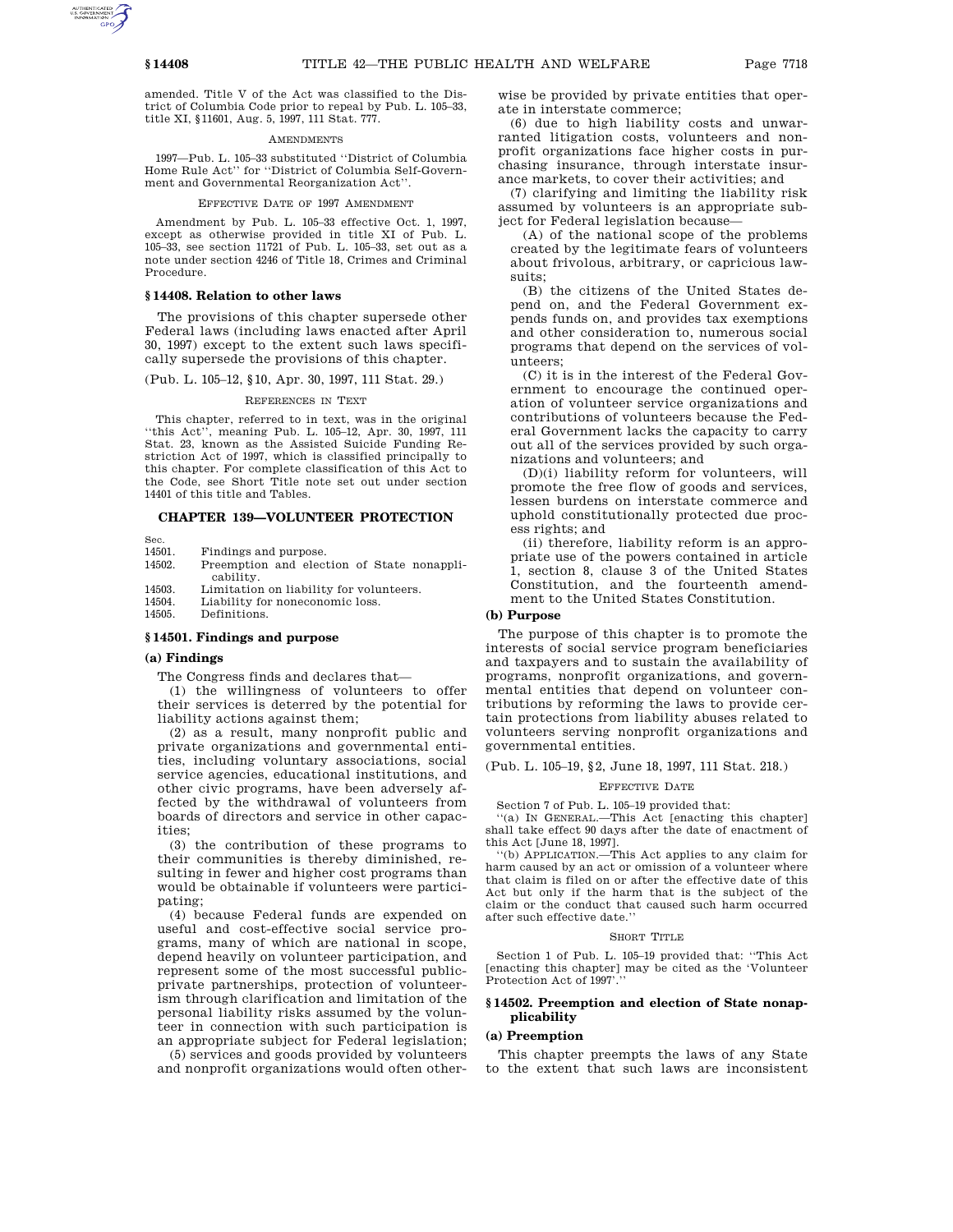with this chapter, except that this chapter shall not preempt any State law that provides additional protection from liability relating to volunteers or to any category of volunteers in the performance of services for a nonprofit organization or governmental entity.

# **(b) Election of State regarding nonapplicability**

This chapter shall not apply to any civil action in a State court against a volunteer in which all parties are citizens of the State if such State enacts a statute in accordance with State requirements for enacting legislation—

(1) citing the authority of this subsection;

(2) declaring the election of such State that this chapter shall not apply, as of a date cer-

tain, to such civil action in the State; and (3) containing no other provisions.

(Pub. L. 105–19, §3, June 18, 1997, 111 Stat. 219.)

# **§ 14503. Limitation on liability for volunteers**

# **(a) Liability protection for volunteers**

Except as provided in subsections (b) and (d) of this section, no volunteer of a nonprofit organization or governmental entity shall be liable for harm caused by an act or omission of the volunteer on behalf of the organization or entity if—

(1) the volunteer was acting within the scope of the volunteer's responsibilities in the nonprofit organization or governmental entity at the time of the act or omission;

(2) if appropriate or required, the volunteer was properly licensed, certified, or authorized by the appropriate authorities for the activities or practice in the State in which the harm occurred, where the activities were or practice was undertaken within the scope of the volunteer's responsibilities in the nonprofit organization or governmental entity;

(3) the harm was not caused by willful or criminal misconduct, gross negligence, reckless misconduct, or a conscious, flagrant indifference to the rights or safety of the individual harmed by the volunteer; and

(4) the harm was not caused by the volunteer operating a motor vehicle, vessel, aircraft, or other vehicle for which the State requires the operator or the owner of the vehicle, craft, or vessel to—

(A) possess an operator's license; or

(B) maintain insurance.

# **(b) Concerning responsibility of volunteers to organizations and entities**

Nothing in this section shall be construed to affect any civil action brought by any nonprofit organization or any governmental entity against any volunteer of such organization or entity.

# **(c) No effect on liability of organization or entity**

Nothing in this section shall be construed to affect the liability of any nonprofit organization or governmental entity with respect to harm caused to any person.

# **(d) Exceptions to volunteer liability protection**

If the laws of a State limit volunteer liability subject to one or more of the following conditions, such conditions shall not be construed as inconsistent with this section:

(1) A State law that requires a nonprofit organization or governmental entity to adhere to risk management procedures, including mandatory training of volunteers.

(2) A State law that makes the organization or entity liable for the acts or omissions of its volunteers to the same extent as an employer is liable for the acts or omissions of its employees.

(3) A State law that makes a limitation of liability inapplicable if the civil action was brought by an officer of a State or local government pursuant to State or local law.

(4) A State law that makes a limitation of liability applicable only if the nonprofit organization or governmental entity provides a financially secure source of recovery for individuals who suffer harm as a result of actions taken by a volunteer on behalf of the organization or entity. A financially secure source of recovery may be an insurance policy within specified limits, comparable coverage from a risk pooling mechanism, equivalent assets, or alternative arrangements that satisfy the State that the organization or entity will be able to pay for losses up to a specified amount. Separate standards for different types of liability exposure may be specified.

# **(e) Limitation on punitive damages based on actions of volunteers**

# **(1) General rule**

Punitive damages may not be awarded against a volunteer in an action brought for harm based on the action of a volunteer acting within the scope of the volunteer's responsibilities to a nonprofit organization or governmental entity unless the claimant establishes by clear and convincing evidence that the harm was proximately caused by an action of such volunteer which constitutes willful or criminal misconduct, or a conscious, flagrant indifference to the rights or safety of the individual harmed.

# **(2) Construction**

Paragraph (1) does not create a cause of action for punitive damages and does not preempt or supersede any Federal or State law to the extent that such law would further limit the award of punitive damages.

# **(f) Exceptions to limitations on liability**

# **(1) In general**

The limitations on the liability of a volunteer under this chapter shall not apply to any misconduct that—

(A) constitutes a crime of violence (as that term is defined in section 16 of title 18) or act of international terrorism (as that term is defined in section 2331 of title 18) for which the defendant has been convicted in any court;

(B) constitutes a hate crime (as that term is used in the Hate Crime Statistics Act (28 U.S.C. 534 note));

(C) involves a sexual offense, as defined by applicable State law, for which the defendant has been convicted in any court;

(D) involves misconduct for which the defendant has been found to have violated a Federal or State civil rights law; or